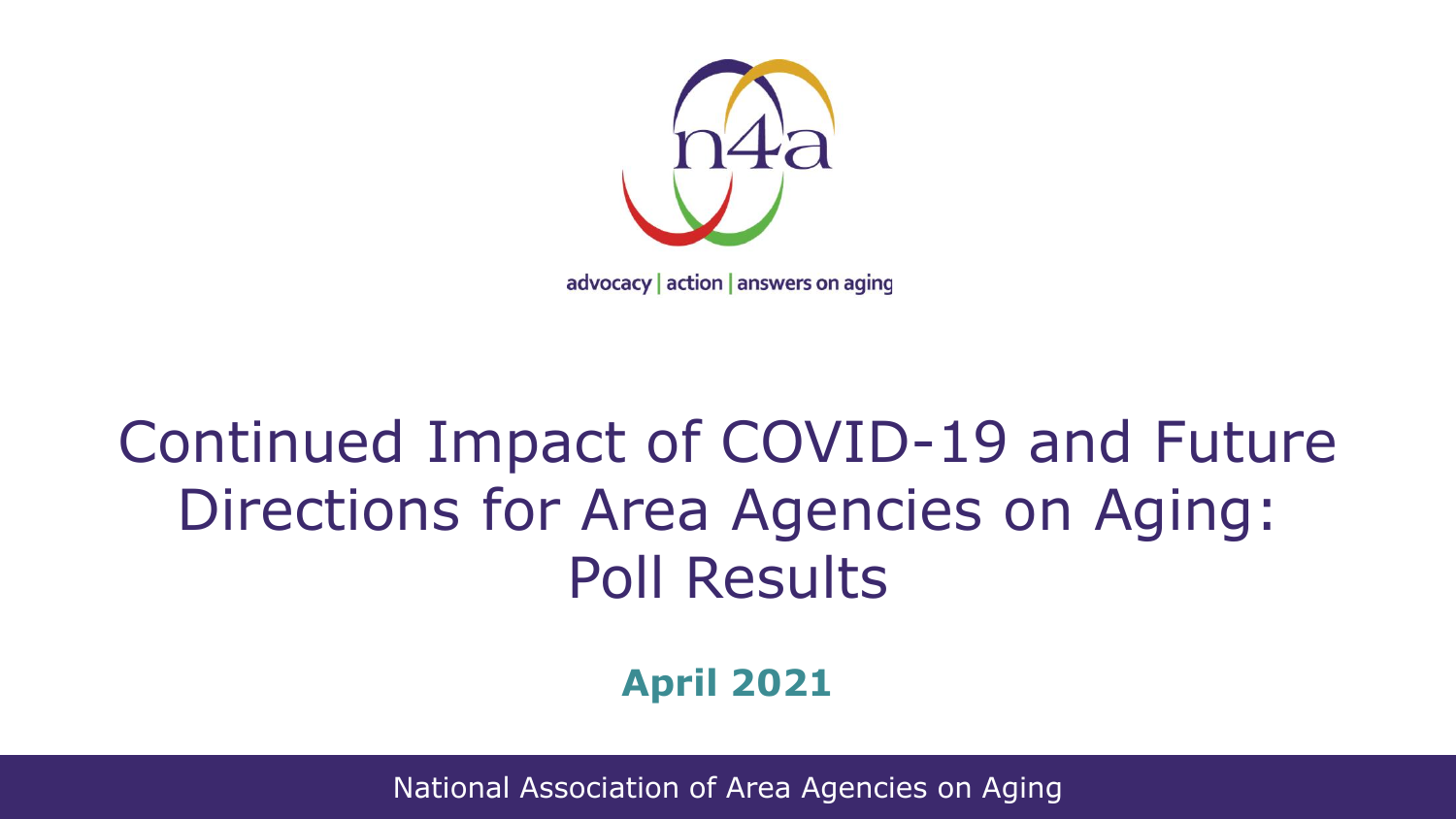## About the AAA Future Directions Poll

n4a, through support from the Administration for Community Living (ACL), surveyed the nation's 600+ AAAs to learn more about how they anticipate COVID-19 will continue to affect their agency's operations, service delivery and clients.

The poll was open from January 26-February 26, 2021 with a 27% response rate.

These slides provide highlights from the poll that AAAs can use to support planning and decision making.



This project was supported, in part, by grant number 90PPUC0001 from the U.S. Administration for Community Living, Department of Health and Human Services, Washington, DC. Grantees undertaking projects with government sponsorship are encouraged to express freely their findings and conclusions. Points of view or opinions do not, therefore, necessarily represent official ACL policy.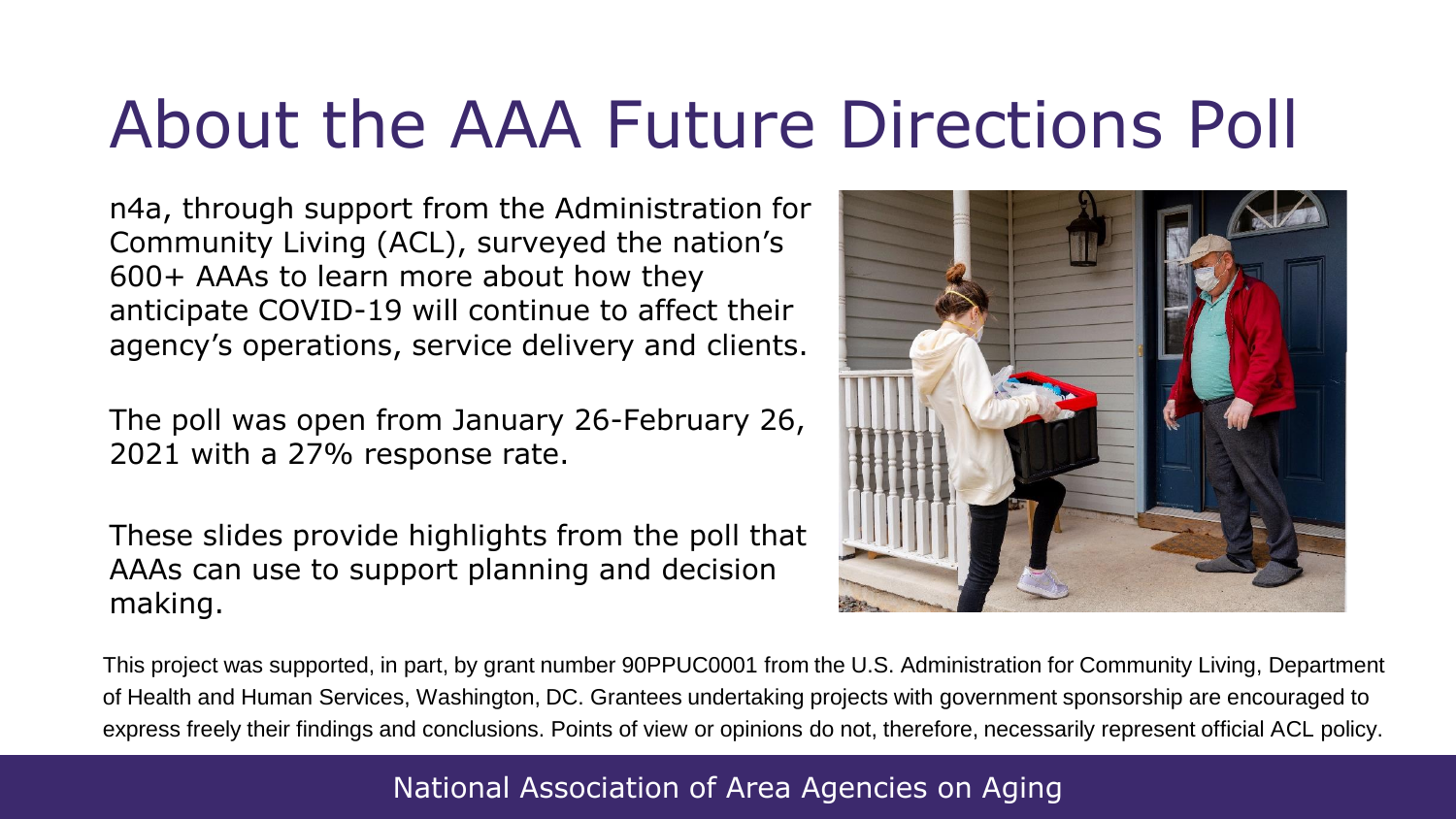How much of a **continued impact** do you believe COVID-19 will have on your AAA's operations and services over the next 6-9 months, compared to now?

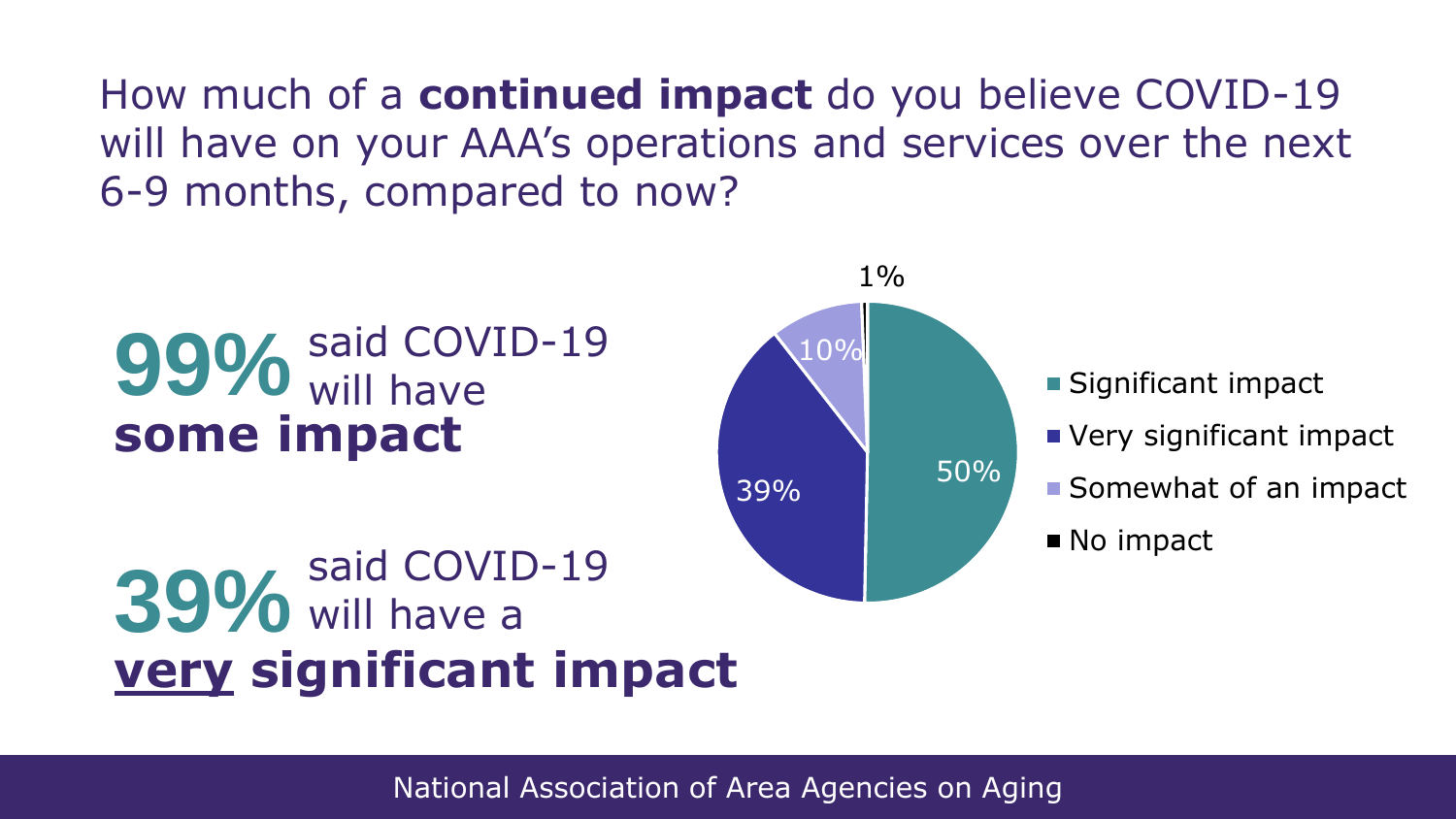#### AAAs selected which **changes related to COVID-19**  their **agency** will be facing through the end of 2021.



Greater AAA role with telehealth services Providers no longer operating, leaving a gap Greater emphasis on public health partnership Addressing COVID-19-related workforce challenges Congregate meal programs operating in limited capacity Re-integrating former or recruiting new volunteers Increased number of clients Providers having limited capacity Congregate meal settings remaining closed Role in COVID-19 vaccine outreach, scheduling, delivery Services shifting to virtual platforms or remaining virtual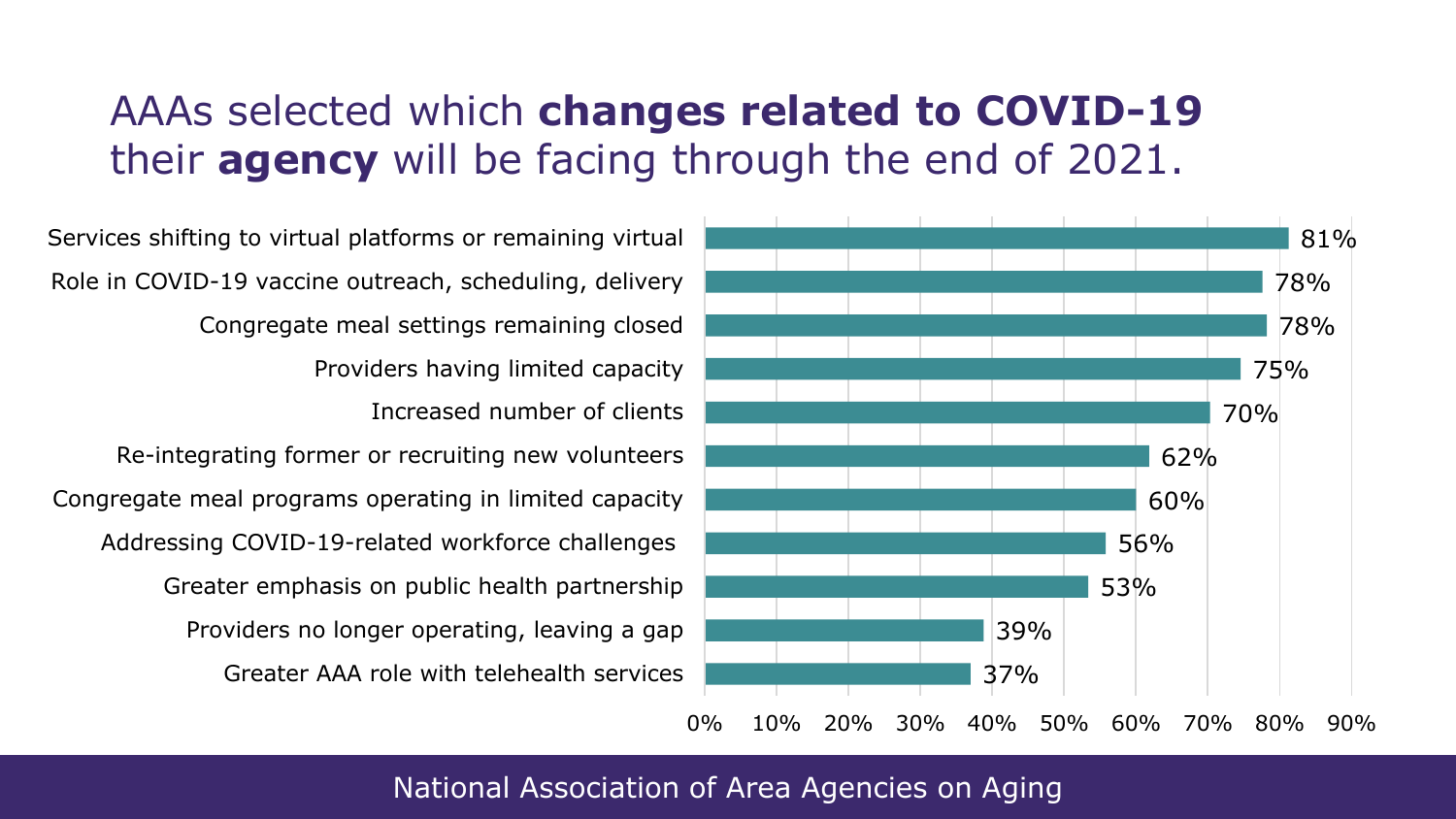### These are the greatest challenges AAAs see for **older adults and caregivers** related to COVID-19.\*



*\*Respondents could select up to 3 challenges.*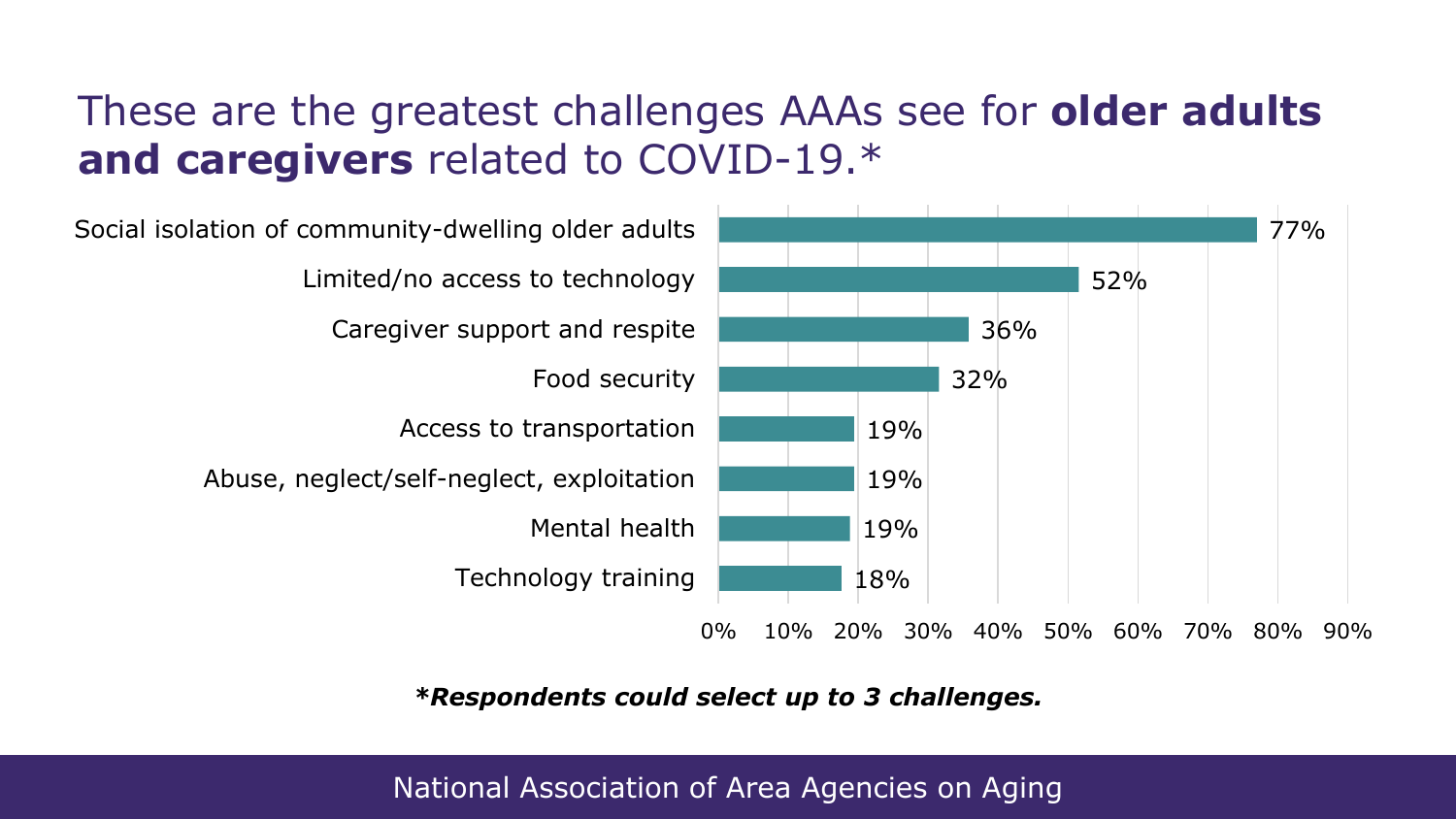### **74%** of AAA respondents developed **new business, partnership or contracting relationships** because of the COVID-19 pandemic.

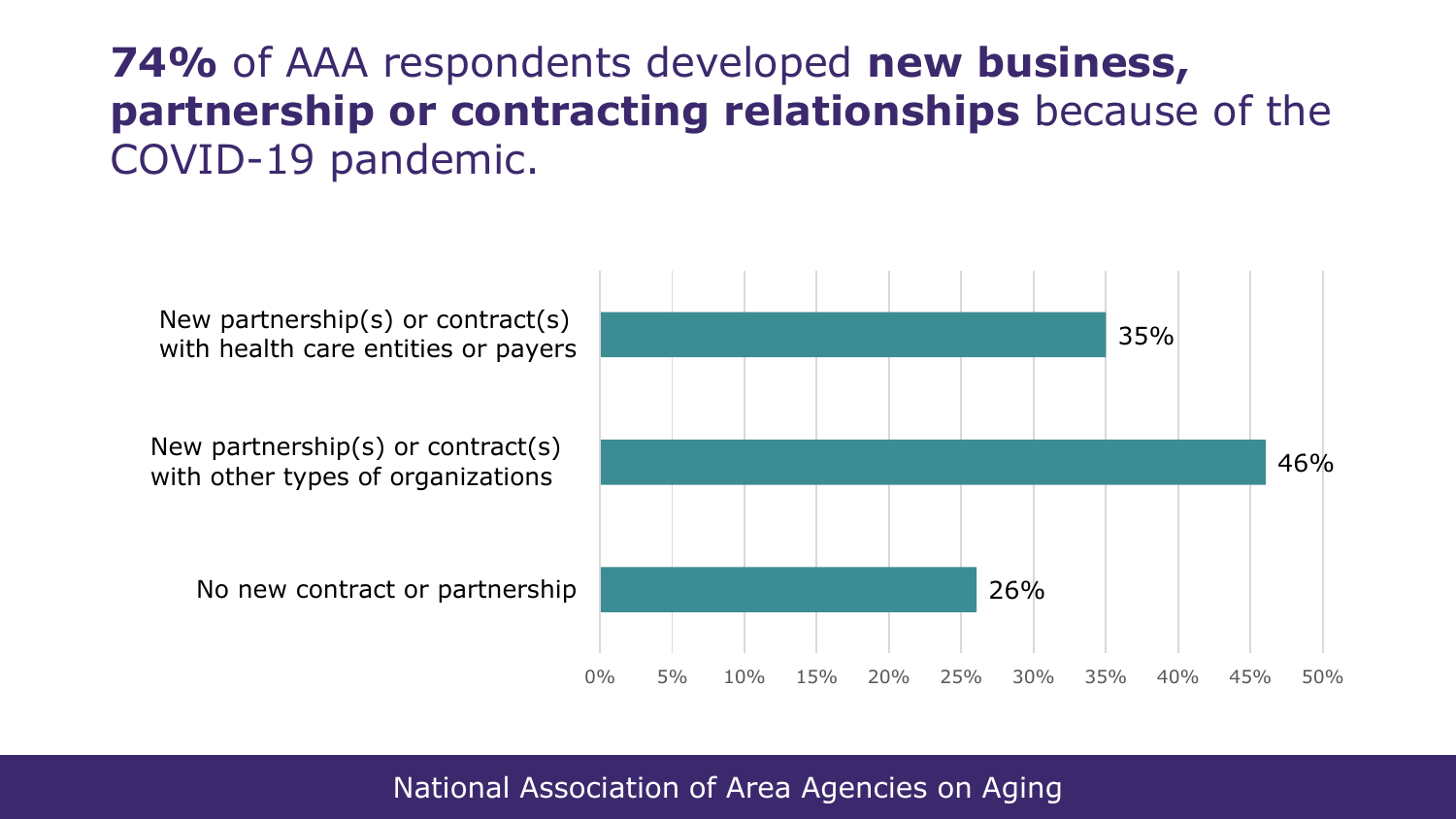# Examples of AAA New Partnerships

- New Contracts with Health Care Entities
	- New or increased telehealth
	- COVID-19 care transitions
- New Partnerships Focus On:
	- Public health
	- Friendly callers
	- Food distribution
	- Virtual programming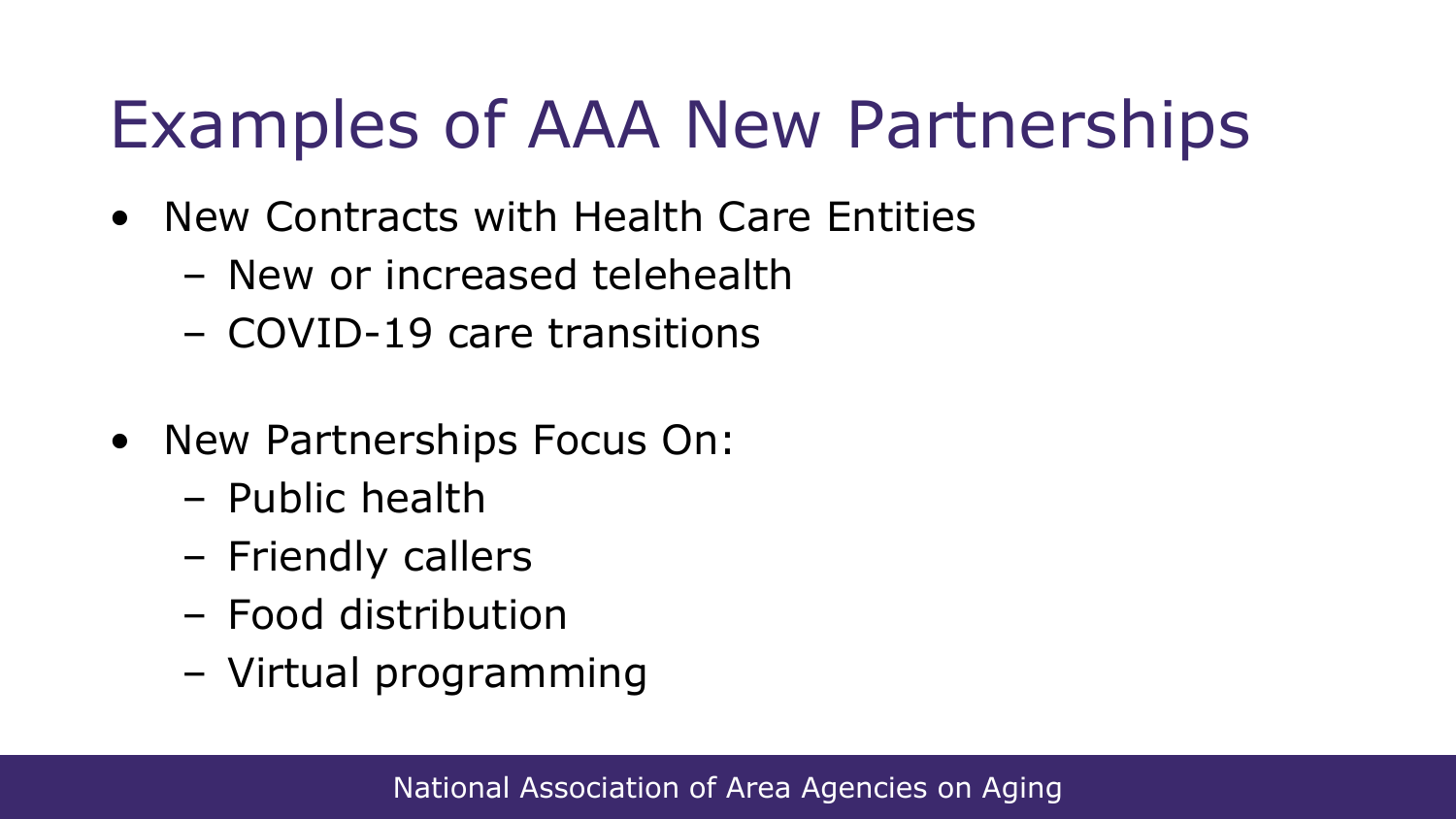**"**

*The big positive of COVID has been the new partnerships with local organizations that we were aware of and may have referred to, but never worked with directly.* 

*Most of these partnerships revolved around food insecurity, from volunteer shoppers with the United Way to shelf-stable and produce box distribution with other partners.* 

*It has been fantastic to see how communities come together.* 

-AAA Director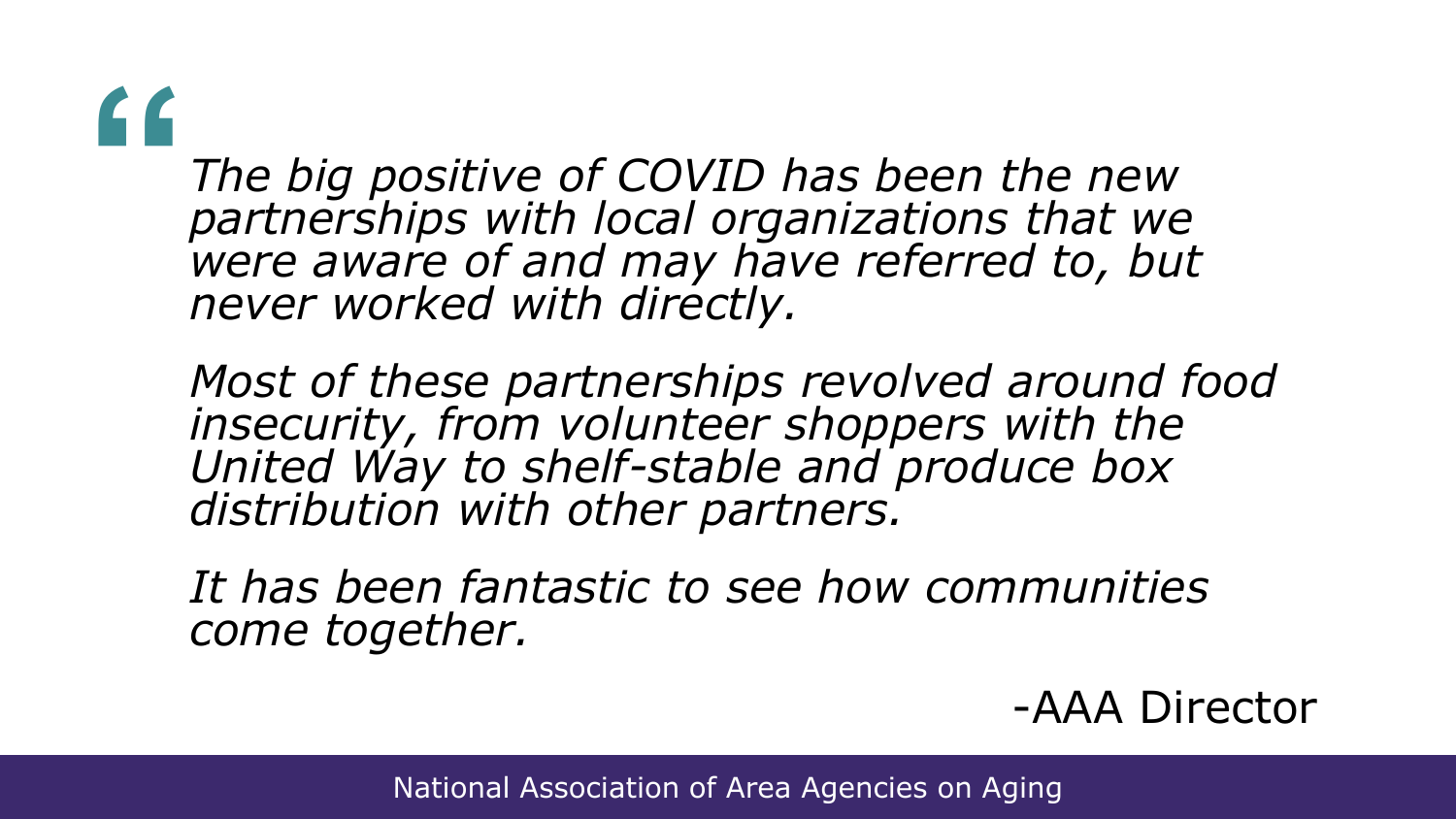### AAAs' **top training needs** in 2021:

- 1. Reducing social isolation and improving social engagement opportunities
- 2. Technology resources for clients
- 3. Adapting programming to a virtual platform
- 4. Community planning for aging in place
- 5. Business acumen in agency operations
- 6. Addressing the needs of special populations
- 7. Supporting family caregivers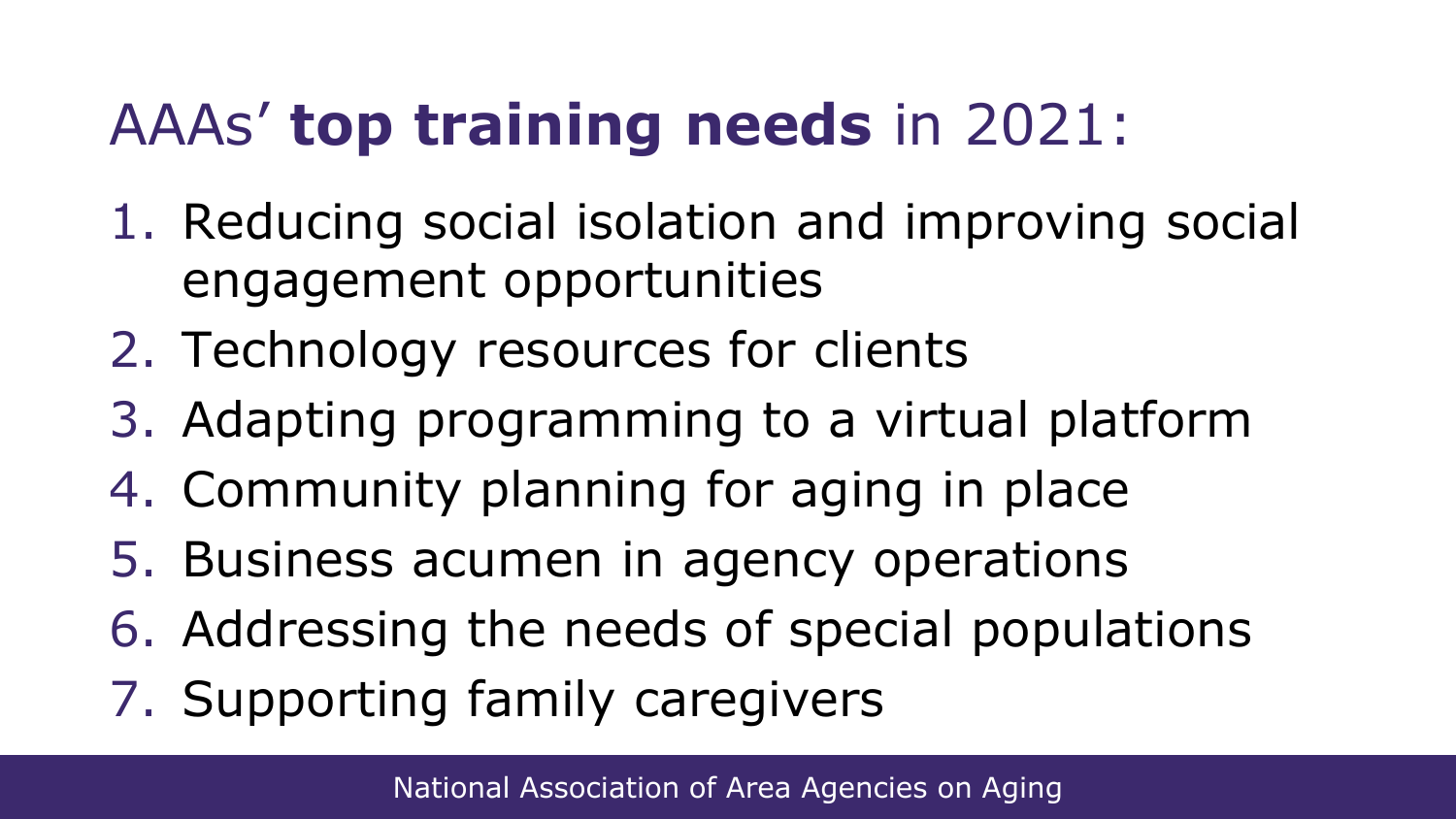### What's Next?

- n4a will continue to develop and share resources with AAAs to support their work and new directions.
- Resources at [www.n4a.org/covid19](http://www.n4a.org/covid19) and [www.n4a.org/buildingcapacity.](http://www.n4a.org/buildingcapacity)
- To use these slides in your work or presentations, please email [twilson@n4a.org](mailto:twilson@n4a.org).